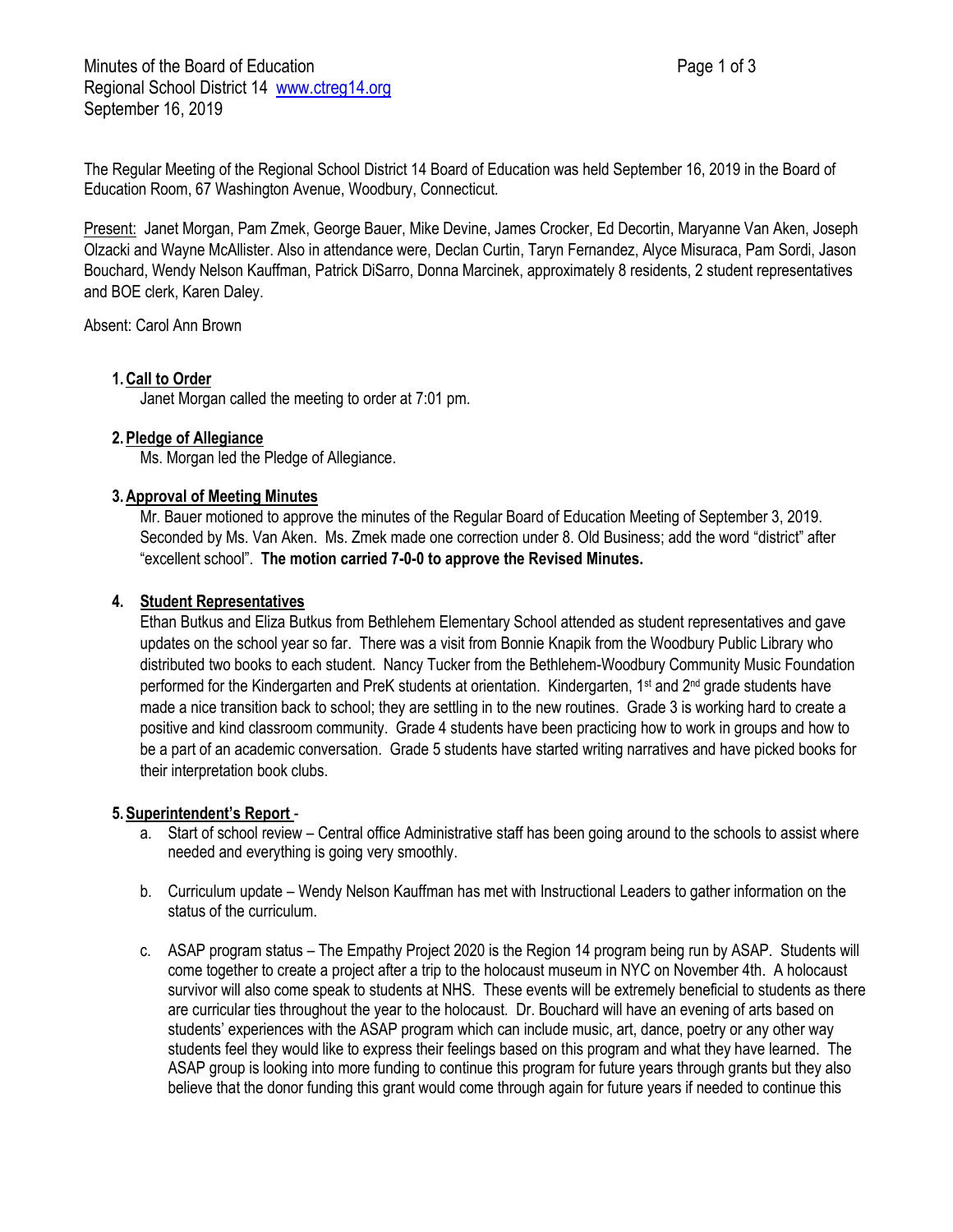program in the district. The donation that is starting this program for Region 14 is from a single donor in connection with the museum of Jewish Heritage in NYC.

- d. Three-month calendar Central office will continue working to avoid multiple events in the district on the same evenings allowing families to attend all of the events in town. The TV's will be utilized in school buildings for news purposes and will be monitored if there are events happening that may be sensitive in nature. Mr. Devine questioned why cable is needed in the schools. Dr. O explained that it not only helps with the three-month calendar which can be displayed but it can also help with NEAT TV and keep students up to date on current events. Dr. Olzacki is continuing his work to get the best from the website and give out the most accurate, up to date information available. This is another piece in the connectivity of the district with students and families.
- e. Command structure A team met to document the organizational structure of Region 14. The team then inverted the organizational chart to get a visual of how to best serve the students and tax payers. They will continue working on this organizational chart to produce a visual document to share. This new chart will help everyone better understand their role in supporting the teachers who deliver high quality instruction to the students.
- f. Dr. Jason Bouchard introduced himself. He's been enjoying his time in district since June getting to know the everyone. His vision is to take all the ideas in the district and make one cohesive group integrating the arts into the curriculum.
- **6. Finance Committee Report** The year to date spending and revenue is on track for this fiscal year. The Building project is on track for spending and revenue as well. The 2018-2019 final budget was on target with slightly less than 1% overage in revenue to go to capital reserve.

# **7.Board Chair Comments** –

**a.** Policy Committee – Ms. Morgan like to reschedule policy meeting for Monday night, September 23<sup>rd</sup>. Ms. Morgan thanked Dr. Bouchard for pulling together a musical tribute at the 9/11 service with very little notice. She commented that it was very well done.

# **8.Public Comment** – none

# **9.Old Business**

**a.** Football update – Declan Curtin gave a comprehensive overview of the football team this season. Parents seem very happy with the structure and managing of the team. There have been two assistant coaches hired and the head coach is happy with the number of coaches and does not plan to take advantage of the option for a third. A couple of students are still in the process of joining the team. Mr. Devine asked if we have been communication with other Regional districts. Mr. Curtin said that he does communicate with other districts regularly and Region 14 is in far better shape than most of the other districts being able to run sports programs with enough participants to make up a team. Other districts do not have the numbers of athletes to run a football program. The other sports teams are doing well this year with their numbers. There has been talk about lacrosse to see if we can co-op that with a couple of different towns. Pam thanked Declan for all of his hard work, not just for football but all of the sports given the status of the fields.